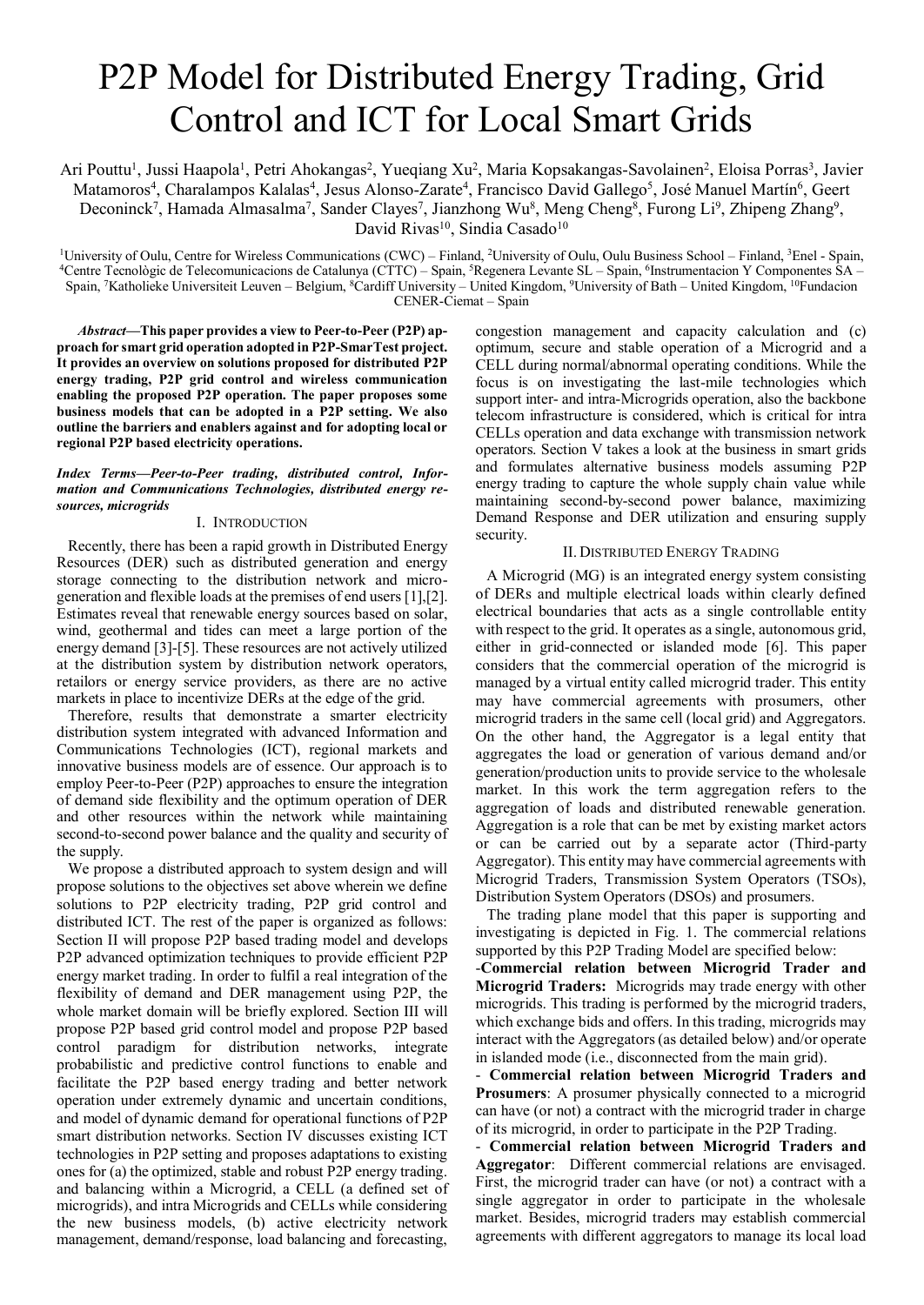

#### **Fig. 1**. **The P2P trading model**

(outsourcing of demand side management). As for the aggregators, these are allowed to have bilateral contracts with multiple microgrids and users for providing demand side management solutions to microgrids and energy discounts to users. Additionally, the aggregator can operate as a retailer for the microgrids granting their access to the wholesale market.

- **Commercial relation between Prosumers and Aggregator**: Prosumers within the microgrid could have contracts with an aggregator in order to participate in the wholesale market. The participation of the prosumer in the wholesale market includes: sell/buy generation and sell/buy consumption (sell means increase consumption for example with storage / buy means decrease consumption by DER). Besides, prosumers may also have commercial agreements with aggregators to provide services to its microgrid trader or to the DSO.

- **Commercial relation between Aggregator and DSO & wholesale market**: The aggregator will provide services to wholesale market and to the DSO. In order to provide services to a DSO, it will use resources from prosumers and microgrid traders connected to the correspondent DSO's Cell. To provide services to the wholesale market the aggregator can use its whole portfolio of microgrid traders and individual prosumers. In Fig. 1 we also introduce a new key element which would be the P2P-Trading platform. This platform, besides operating as marketplace providing information and matching buyers and sellers, can allow the self-regulation of the P2P Trading business acting as internal rule maker as the unique responsible in front of the "external world". The technology of the proposed P2P-Platform could be as innovative as desired. For example, Blockchain [28] could be used to ensure safety and reliability.

The P2P-Aggregator could be the entity playing the role of the P2P-Trading Platform Operator. For residential prosumers, the P2P-Platform will be bi-directionally connected to the Home Energy Management System. This two-way, end-to-end communications capability requires only Internet as common network. At the other end of the P2P chain, the rest of the peers which can be defined as "more intelligent": industrial loads, Microgrid Traders, P2P-Aggregator, they will be able to connect to the P2P-Platform without trouble through their Control Systems.

Using this Platform, at each level of the P2P-Trading, the peer buying a service can implement any specific set of rules to measure and verify the compliance of the demand response actions taken by the selling peer. We assume that the requirements established by System Operators will be the most demanding and critical. From this maximum, the requirements among peers will vary depending on the established contracts. All the criteria for the different steps in the M&V process [7] (procedures of qualifying a peer as DR provider, methods to calculate baseline, methods to measure actual consumption, frequency of real-time readings, accuracy of measures used for settlement, …) will be agreed by each pair of peers taking part in the transaction and the P2P-Platform will be able to support them with no technical limitations.

As we can see, at the heart of our P2P set-up is the Microgrid Trader. We have proposed a fully distributed trading mechanism [8], [9], in which MG traders interact between each other in order to reach consensus on the energy amounts to be exchanged and their respective prices. The proposed algorithm is versatile and may handle micro-generation and the flexibility (including DR and storage) of prosumers. The pseudocode of the P2P trading mechanism is given below.

**Algorithm 1. Distributed MG trading algorithm**

Each MG trader initializes its energy price. **Repeat**

MG traders exchange energy prices.

Given the current energy prices:

Each MG trader decides the total energy that it wishes to sell to other MG traders.

Each MG trader decides the energy it wishes to buy from other MG traders and sends them the desired energy bid.

Each MG trader computes the new energy price to balance the total sold energy with the total energy that other MG traders are willing to buy.

**Until** convergence condition is verified.

When the algorithm converges, the energy prices are the ones that balance offer and demand within each MG. Additionally, the obtained prices and energy bids are the ones that minimizes the total energy generation and transfer costs. Interestingly, we analytically prove that all microgrid traders are incentivized to participate in the trading process as they always minimize their costs.

# III. DISTRIBUTED GRID CONTROL

In the control plane, to face the challenges of the control of distribution networks with widespread of DERs, an alternative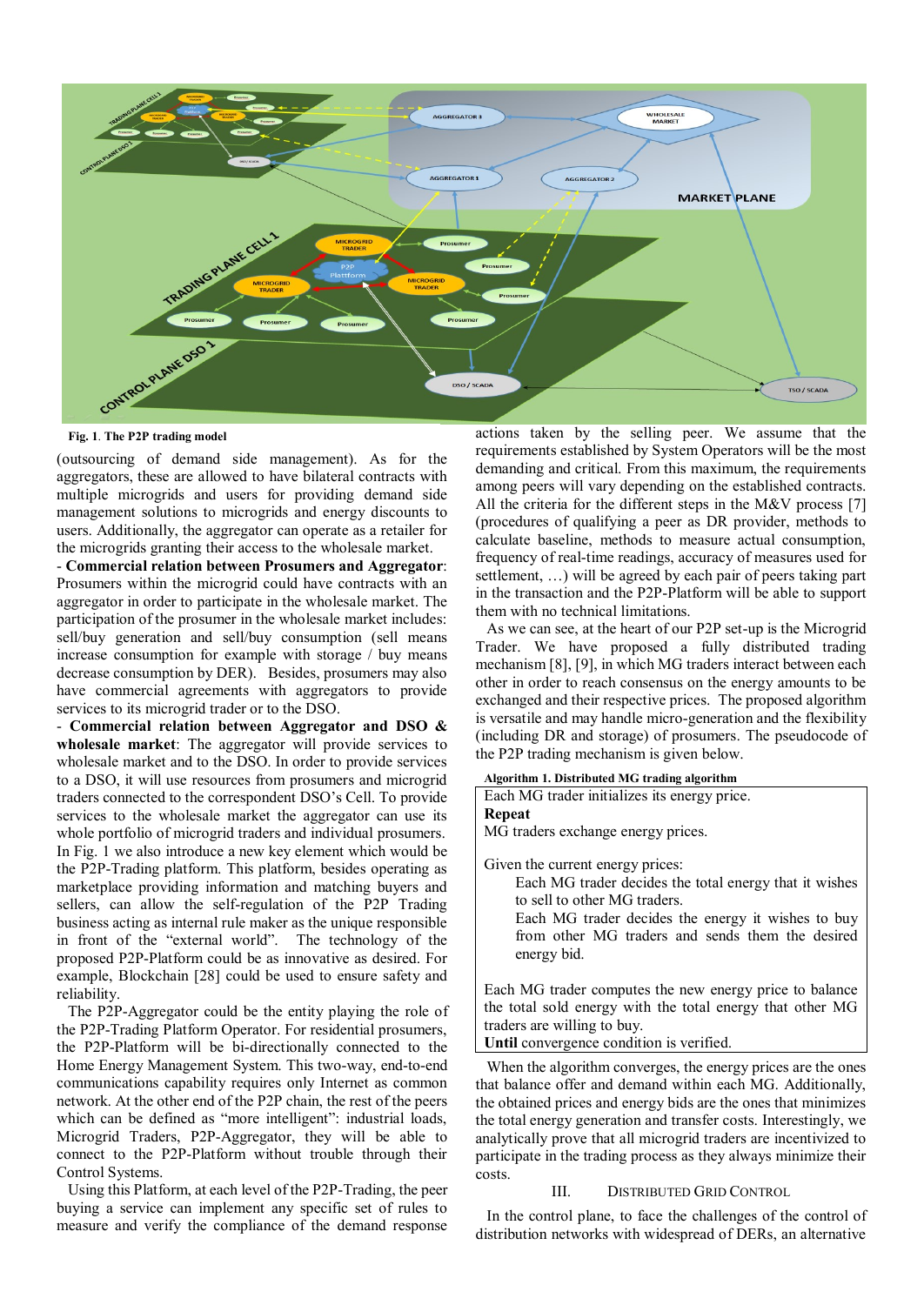control paradigm [10] is proposed to apportion the distribution network into different zones in a form of hierarchical structure, and they are Microgrids, Cells (multi-Microgrids), and multi-Cells. Based on these control zones, the P2P approach is defined as a flexible energy trading between peers that contain many small-scale DERs, including those in the consumer homes. The P2P approach will promote regional energy trading and demand response to available resources in local areas, which requires an advanced ICT infrastructure. The proposed methodology is seeking to balance generation and demand in the lower level. The unbalance from the lower level will be traded with other peers in one-step higher level. This is considered as a more effective energy trading from the bottom level to upper levels. This method will stimulate the flexible demand to response to the resources when the prices from neighboring peers are reasonably cheaper than the higher level or the energy suppliers.

The project also investigates the impacts of DERs on the voltages and proposes advanced control algorithms to maintain the voltages within the accepted limits.

A large penetration of DERs may create difficulty of maintaining the quality of supply voltage offered to all customers connected to the microgrids. When the load on the network is at a minimum, the generated power of the DERs can reverse the power flows in the grid, what could lead to a rise of the voltage profile beyond its allowed limits [11]. Besides, significant voltage drops can occur due to power losses in the feeders [12].

Multi-agent systems [13] can be used to set up a suitable control for power systems as they allow sections or devices to work autonomously. "A peer" proposed is then considered as "a control agent" and a decentralized P2P control method is considered. Therefore, the grid can operate in an autonomous way, in which each agent can provide a certain control function. Agents are able to communicate with each other, creating possibilities to disseminate information about the state of the grid, without the need for one central point of information. A gossiping-based control algorithm is also proposed, where a decentralized control can be used which also coordinates the primary control, secondary control and tertiary control in different time scales.

Fig. 2 shows a distributed P2P control strategy that is proposed for the control of distribution networks. The distribution network is divided into several microgrids, hierarchically organized at different voltage levels. A microgrid usually consists of a couple of low voltage feeders, physically connected to the same transformer, or a part of the medium voltage network at the same voltage level. On the connection points of two microgrids there is a coupling agent which serves as gateway of one microgrid to the other microgrid, the point of common coupling. As the microgrids represented in this figure are separated by transformers or substations, these would be good candidates for such a coupling agent. Such a coupling agent represents the characteristics of the whole lower level microgrid (e.g. a low voltage feeder) on the higher level microgrid (e.g. a medium voltage distribution grid). The agents are each able to communicate with some other neighboring agents in a P2P way, creating possibilities to disseminate data about the state of the grid without the need for one central point of information.

Solutions of using different potential control functions under P2P control paradigm to mitigate the technical issues in distribution networks were investigated. These control functions include network reconfiguration, coordinated voltage control, demand side management, and congestion and capacity management. Solutions to these include DER.

![](_page_2_Figure_7.jpeg)

**Fig. 2. Proposed distributed P2P control strategy (P2P Control Model)**

- Feasibility of P2P energy trading and local demand supply balance of distribution networks was assessed using smart metering data. An optimization method was used to find the optimal capacity of different DERs to maximize the local demand and supply balancing [14].

- Power electronic devices, e.g. Soft Open Points (SOPs), were used in distribution networks to mitigate voltage exclusion, thermal overloading and control power flows. The use of SOPs is able to significantly increase a distribution network's hosting capacity of distribution generation [15].

-Two decentralized voltage control algorithms were introduced to control the voltage within limits by use of a change in active and/or reactive power of DERs installed in the distribution grid itself. Both algorithms are based on an optimization problem, which is distributed over all agents participating in the voltage control. The first has as objective the minimization of the voltage deviations beyond limits, uses a gradient descent [16]. The second algorithm has as objective the minimization of active and reactive power, with constraints the voltages that have to be within limits. It uses a dual decomposition to distribute the optimization [17].

The proposed algorithms are able to operate in a distributed manner, with no central coordinator, thereby keeping all control local and eliminating any single point of failure. The algorithm can be executed asynchronously, with limited data exchange between the agents.

Both algorithms use a gossip-based push-sum protocol to dynamically disseminate all voltages (first algorithm) at the controlled nodes of the grid and the Lagrangian multipliers (second algorithm) to all participating agents, in a robust way.

# IV. DISTRIBUTED ICT SOLUTIONS

We have developed and prioritized key performance indicators (KPIs) for P2P energy trading and control communications in [18]. Based on the prioritization the most important KPIs are: latency in critical situations, reliability of communications, security, robustness of technology, investment costs, number of supported users, and scalability. Latency in critical situations does not apply to energy trading communications, but it does apply in grid control, especially if primary control communications are targeted.

Based on the general system model developed for P2P energy trading and grid control, we first develop the communication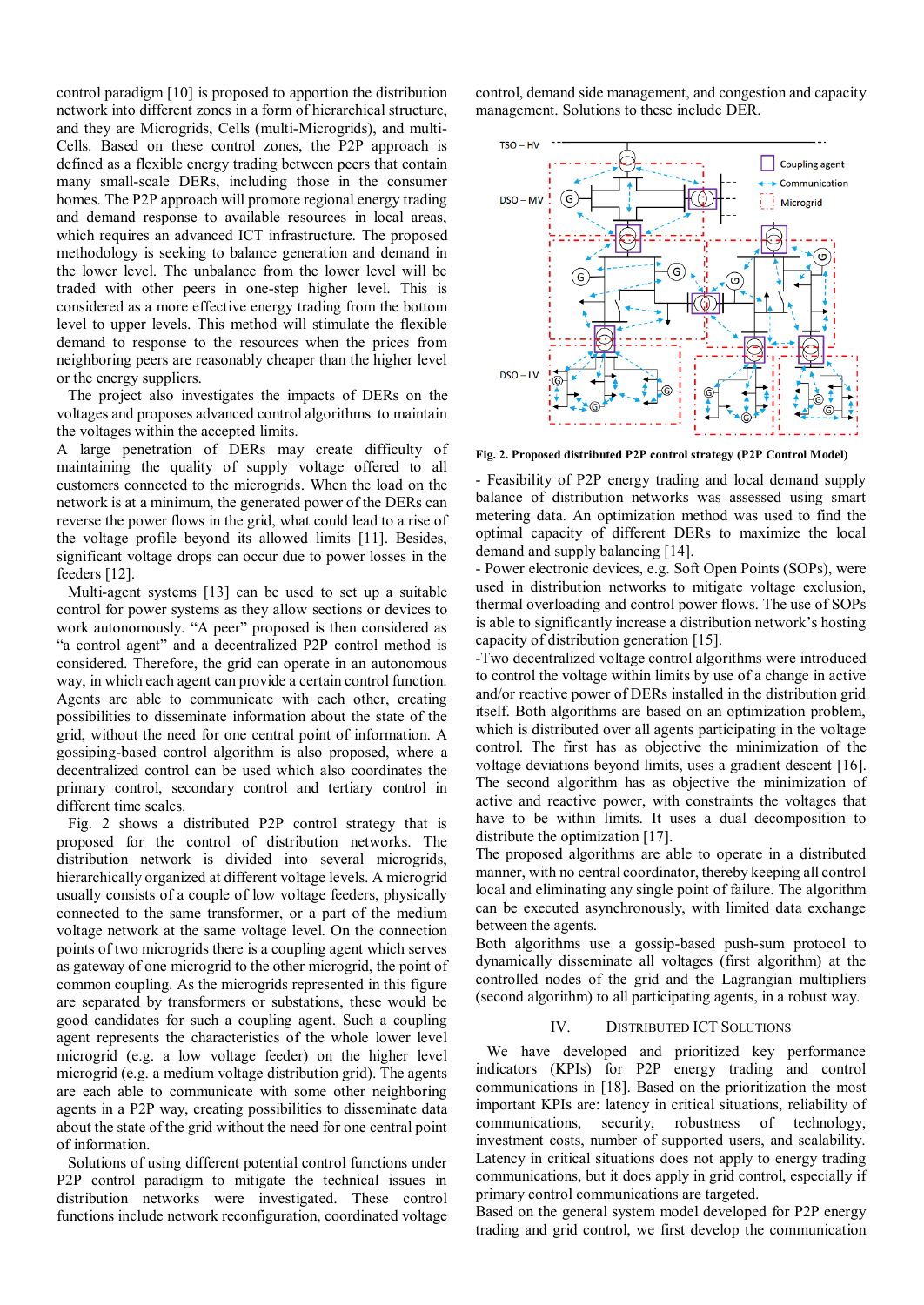system model and identify the suitable technologies for each communication link defined in the system model. In this work, we mostly constrain ourselves to modifications of existing ICT solutions for transitional purposes. Proposed communication technologies are fixed Internet infrastructure, LTE network, device-to-device (D2D) communications in LTE network, and hybrid sensor – LTE solutions where clustered sensor networks are connected with LTE capable coordinators that relay the traffic between agents [20].

For P2P energy trading, D2D is only investigated for range extension and intermittent connectivity preservation of LTE technology for users that lack sufficient LTE signal coverage, as D2D communications is not really required for service provisioning. Today primary grid control does not rely on communications. There are indications that communication can provide benefits of better primary control for smart grids [19] and hence, ultra-reliable low-latency D2D is investigated as a communications link for primary control applications. Meanwhile, in secondary control, D2D in licensed spectrum is proposed for data exchange between agents in distributed grid control applications. D2D is perceived as an important functionality in the fifth generation telecommunications network and will be a service without additional deployment or operational costs. However, the functionality is not a part of current LTE networks.

In P2P energy trading wireless communications are most applicable between the prosumers and the microgrid traders. In most other cases fixed Internet infrastructure already exists and may be used. In P2P grid control wireless communications enable direct communications between agents within a microgrid. Considering the Reliability KPI, minimum requirements on data delivery ratio is 98% for automatic meter reading (AMR) and 99.5% for demand response and distribution automation. In most cases, LTE and hybrid sensor – LTE solutions achieve the required reliability [20] for both trading and grid control. By using D2D communications [21] or hybrid automatic repeat request in LTE (specified, but not used in general) the reliability can be increased further, close to carrier-grade communications. The security KPI comes as an inherent property of cellular networks for both trading and grid control when LTE or D2D communications is used. For hybrid sensor – LTE, solutions like IEEE 802.15.9 key management protocol need to be used to guarantee the sensor network part. Robustness KPI is mainly a hardware feature and difficult to take into account from the communications point of view. Using existing and tried hardware, when possible, in the introduction of new protocol code is one way to minimize impact of new features on robustness. Self-healing networks are another, but in terms of energy trading communications on peer-level, a malfunctioning device may be difficult to compensate for. D2D communications alleviate the problem if telecommunications infrastructure localized failures.

Cost KPI is an adoption barrier. The benefits of a given technology must outweigh both capital and operational expenses. P2P trading and control requires a high penetration to be useful so it is not possible to have a high cost per device with the capillarity that it is foreseen. Relying on technologies driven also by other application verticals enables reduction of costs. This is one of the primary reasons utilization of LTE components and D2D as an added-value 5G component. The number of supported users KPI favors hybrid sensor – LTE and D2D solutions as the LTE random access channel does not cope well with huge number of simultaneous users [21],[22]. Both hybrid and D2D solutions can, at least theoretically, support the KPI. The scalability KPI relates to ease of installation and

addition of new devices. Even though all of the technologies can auto-configure themselves to join their respective networks, trading and grid controls need to be offered as a service to ensure scalability. With regards to emergency and critical event latency KPI, the last gasp messaging in energy trading can be readily satisfied by all the solutions [21], [22]. For primary grid control, direct D2D communications between control agents is the only solution out of the considered solutions providing systematic latency close to the 10 ms delays required for e.g., protection circuitry operations.

## V. BUSINESS MODELS

The previous sections described how P2P energy exchange and trading can create value and opportunities for existing incumbents and new actors. A paradigm shift from viewing smart grid as a technology platform into viewing it as a business ecosystem has also emerged in P2P SmarTest research. In this regard, there is a need to shift from the firm-centric business model to ecosystemic business mode. Looking at business model conceptualizations in general, many of the modern frameworks are created at the company level [23], which serves business cases like utility-centric business model well [24]. However, it is identified as less suited for analyzing the interdependent nature of the companies and actors that are evolving in the same business ecosystem [25]. In [26] a suggestion is made that when working together, business ecosystems allow companies to create value that no single company could have created alone. Thus, the business ecosystem is imperative to the emergence of P2P energy paradigm.

## *A. P2P ecosystemic model: The P2P energy platform*

At ecosystem level, P2P energy trading can be seen as a platform. This platform operates as the marketplace providing information and matching buyers and sellers, enabling the selfregulation of the P2P exchanging through the platform.

The creation of a P2P energy platform is not simply a creation of a technology or software package, it requires a systemic approach of value creation by facilitating the energy and price exchanges between two or more interdependent actors in the P2P ecosystem, such as consumers and energy generators. This platform must provide a secure and efficient marketplace for both, sellers and buyers. By inheriting the network effects and next generation communication technologies (e.g. 5G), platform is able to scale in the way that is not possible for traditional energy businesses.

The operating mode of the platform is to routinize a series of transactions on P2P marketplaces through information systems, including user authentication, account verification, credit reporting, settlement, which would increase standardization, improving security and trust.

The platform web portal contains databases and search engines with filtering systems to automatically match user´s request according to pre-specified criteria, improving effectiveness and better decision making, reducing transaction costs, reducing uncertainly, and creating transparence of the energy market.

The revenue source of the P2P platform comes from charge of transaction, membership fee and value added service compared to the traditional energy retailing business model that focus primarily on trading energy as a commodity.

## *B. P2P Supplier model*

The role of supplier is re-defined in P2P smart grid, in fact it can be taken by a group of actors, including traditional energy actors (retailers and Energy Service companies (ESCOs)), and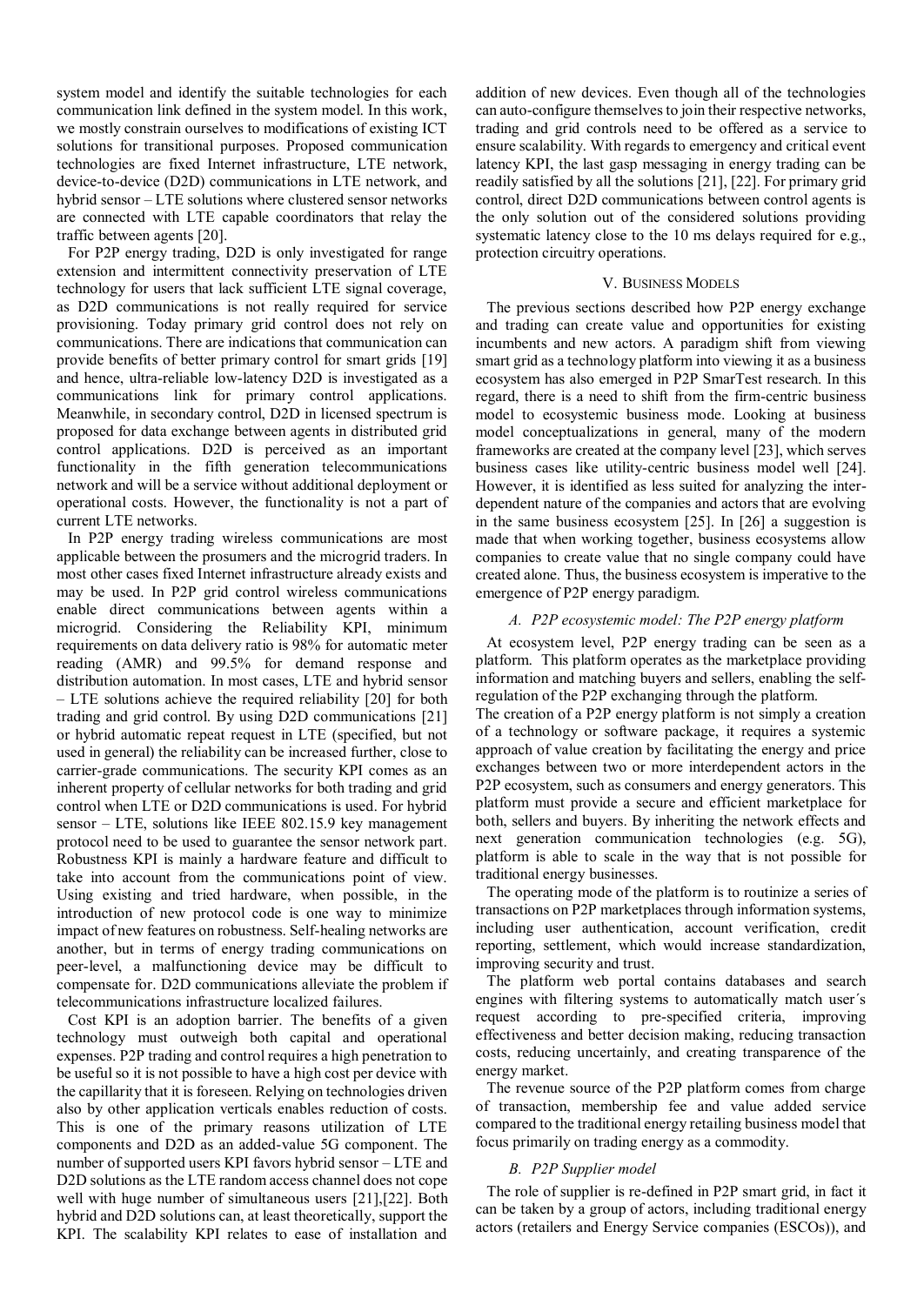new actors (P2P Aggregator and Microgrid Trader). The P2P supplier is defined as follow:

"The Supplier is a grid user who has a grid connection and access contract with the TSO or DSO and also has a contractual agreement with end customer relating to the supply of electricity. When acting as Balance Responsible Party (BRP) the Supplier is responsible for acquiring the needed electricity for each operating hour for all customers they are balance responsible for."

Furthermore, suppliers also provide value-added products or services such as selling efficient household electrical appliances or smart home appliances, energy efficiency services and maintenance or insurance contracts, and procure aggregation of demand by combining multiple short-duration consumer loads for sale or auction in organized energy markets.

Two new supply actors are proposed by P2P SmarTest: P2P aggregator and Microgrid Trader, which are described and discussed below.

**P2P Aggregator:** The role of a P2P Aggregator can be carried out by different actors, e.g., by a traditional retailer, a Mobile Network Operator (MNO) or an independent aggregator. P2P Aggregator can act as service provider of aggregated DR or as the P2P Platform maker.

Examples of the potential services provided by P2P Aggregator may include: marketing and customer engagement services, market analytics, demand and renewable forecasts, network flexibility capacity forecast, demand response forecast of aggregated load.

Through the project, we have also identified that incumbent supplier (retailer, ESCOs) has good position to play the role of P2P Aggregator as an actor in the P2P trading plane (as shown in Fig. 3). Since incumbent supplier already has a commercial relation with the prosumers and therefore, it has a deeper knowledge of their behaviors and interests. On the other hand the technology infrastructure of P2P Trading is already or partially available for incumbent suppliers. Moreover, incumbent suppliers have established expertise on the rules and operation of the wholesale market.

![](_page_4_Figure_7.jpeg)

**Fig. 3. Interaction of the different players at the trading plane.**

**Microgrid Trader:** One of the novelties brought by the P2P-SmarTest project is the new agent called Microgrid Trader. The main business of the Microgrid Trader is to supply energy to the customers connected to the microgrid, either using the local generation resources available or purchasing the extra electricity outside of the microgrid. Also sometimes, if the electricity produced within the microgrid is bigger than the internal consumption, there would be a surplus of power within the microgrid that would be sold outside.

Microgrid Traders can trade energy locally with other Microgrid Traders in a P2P fashion (See Algorithm 1) and

interact with the wholesale market through the aggregator (see Fig. 3).

When trading within the microgrid, the Microgrid Trader would sell electricity to the customers connected in a retail fashion, offering competitive tariffs due to its knowledge of local generation/consumption patterns and the reduction in transmission and distribution fees. These Microgrid Trader's clients could easily become prosumers. The consumers and prosumers of the microgrid would benefit of cheaper tariffs helping to reduce their electricity expenditure, getting better rate for either buying or selling energy. In addition, Microgrid Trader may also participate in DR and capacity markets.

# *C. Alternative DSO model*

Currently, DSOs own, operate and manage regional electricity distribution networks. Their job to a large extent is to deliver "always-on" electricity. However, the landscape of energy is changing, and the drivers may include: distributed generations, demand response, electric vehicles (EVs), energy storage, which increase system imbalances, congestions, power quality and need for distribution network reinforcements. P2P energy platform is envisioned to bring new DSO actor on top of the traditional DSO business model. DSO may have a shared network access (SNA) as new scheme. The SNA incentivizes the incumbent DSOs to give up its exclusive access to the network, leasing the spare capacity or back up capacity to licensed independent parties. The ownership of assets will be retained by the incumbent DSO while competition will be introduced in the operation of the spare capacity. The independent parties who have license for SNA will act as secondary DSOs to provide flexible network services using the spare capacity in the network, thus substantially reduce the network access cost for flexible demand.

The key driver of SNA is the ever increasing number of flexible demand connected to the distribution networks with requires huge investment from the incumbent DSO. A substantial amount of capacities is designed to support the temporary system peak while maintaining under-utilized capacity most of the time. The result from P2P-SmarTest shows an option for network sharing between the incumbent and secondary DNOs, identifying that secondary DNOs could maximize the use of spare capacities.

## VI. BARRIERS AND ENABLERS

The current marketplace and regulatory framework will need some changes to allow for large scale deployment of P2P philosophy in electricity networks. Furthermore there are technological and social or engagement issues to be dealt with. In this section we provide a discussion on the above mentioned four categories. A more detailed discussion on barriers and enablers is available at [27].

**Regulatory:** It is considered that tax credit for households on installation work costs, and tax credit for small scale production are crucial enablers for the development of P2P energy market and corresponding business models. Also, particularly in the circumstance of Finland and other similar markets, the lowering investment barriers for households, which are already available for some forms of micro-production and governmental policies requiring standardized smart home/house technologies in all new buildings might become future enabling factors. In terms of barriers and limiting factors, uncertainties are the main issue: transparency of regulation, legislation and rules regarding government supports, differences between areas, reliability of technical solutions and savings projections, and data security and privacy.